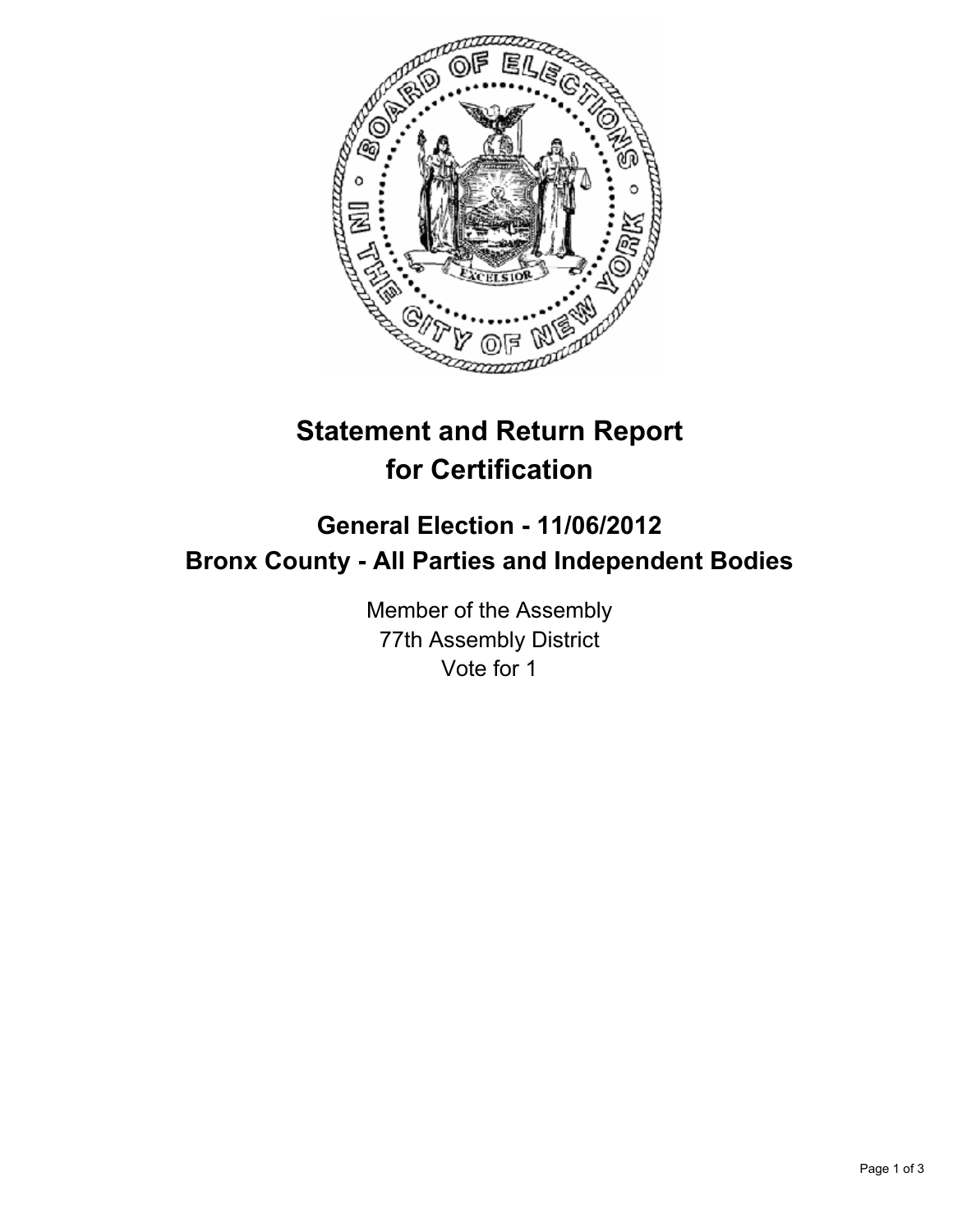

## **Assembly District 77**

| <b>PUBLIC COUNTER</b>                                    | 26,397 |
|----------------------------------------------------------|--------|
| <b>EMERGENCY</b>                                         | 0      |
| <b>ABSENTEE/MILITARY</b>                                 | 577    |
| <b>FEDERAL</b>                                           | 59     |
| SPECIAL PRESIDENTIAL                                     | 1      |
| AFFIDAVIT                                                | 4,315  |
| <b>Total Ballots</b>                                     | 31,349 |
| Less - Inapplicable Federal/Special Presidential Ballots | (60)   |
| <b>Total Applicable Ballots</b>                          | 31,289 |
| VANESSA L. GIBSON (DEMOCRATIC)                           | 26,208 |
| TANYA CARMICHAEL (REPUBLICAN)                            | 470    |
| DEVON MORRISON (CONSERVATIVE)                            | 142    |
| VANESSA L. GIBSON (WORKING FAMILIES)                     | 343    |
| DEAIAL AHMED (WRITE-IN)                                  | 1      |
| GABRELA HAREWOOD (WRITE-IN)                              | 1      |
| LA MARR JOHNSON (WRITE-IN)                               | 1      |
| <b>Total Votes</b>                                       | 27,166 |
| Unrecorded                                               | 4,123  |